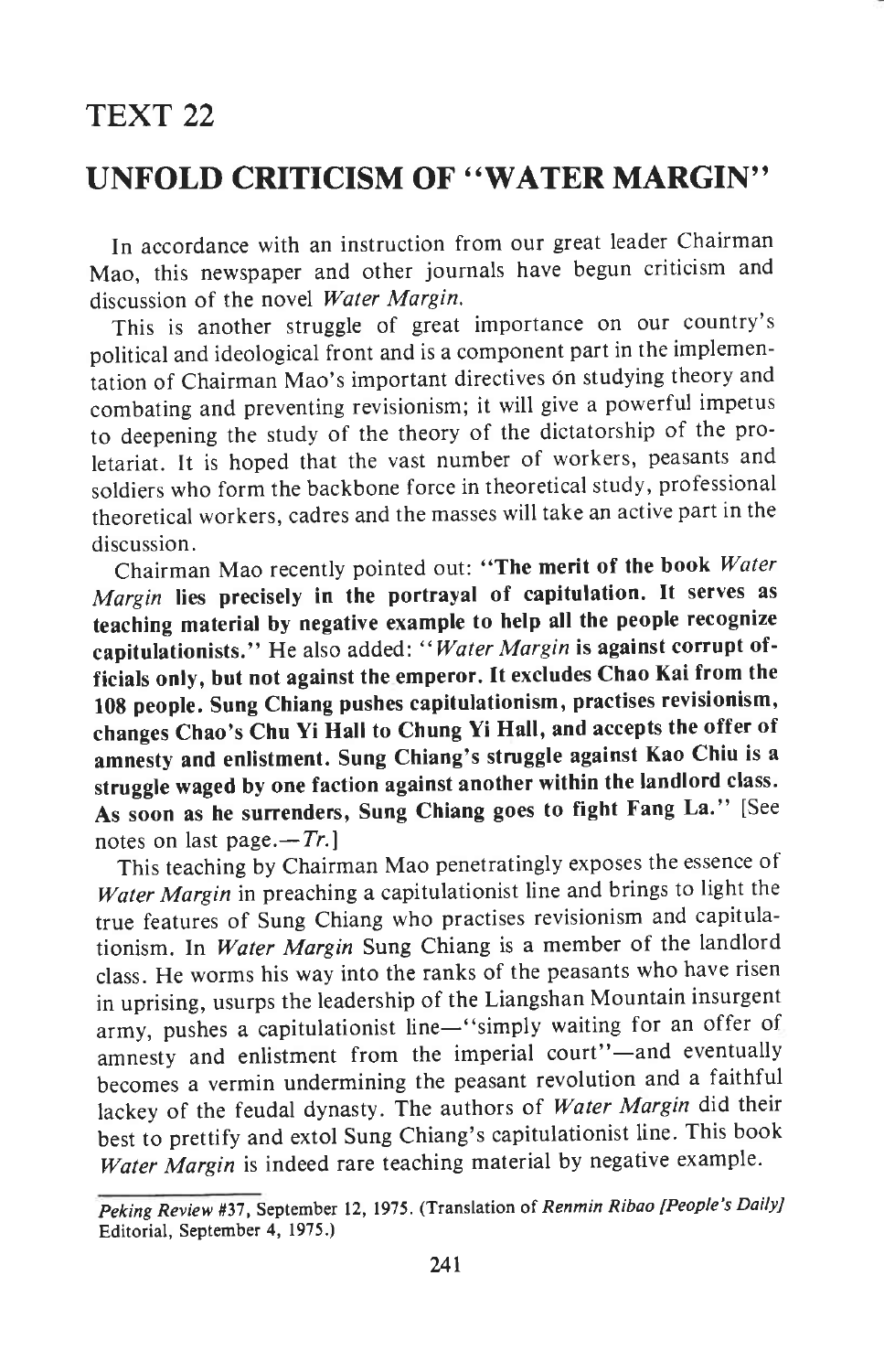Since the book came out, there always have been different opinions about its main tendency. At one time after Iiberation, it was lauded by some people as "an immortal epic of peasant revolution"; they even went so far as to ascribe Sung Chiang's capitulationist line, which represents the interests of the landlord class, to the irreproachable "limitations of the peasantry," and they described their viewpoint as "historical materialist viewpoint." In fact, just as Chairman Mao has pointed out, Lu Hsun [(1881-1936), a great revolutionary, thinker and writer- $Tr$ . I said long ago that "Water Margin makes it quite clear that because they were not against the emperor, they accepted the offer of amnesty and enlistment when the government troops arrived and set out to fight other brigands for the state-brigands who did not 'enforce justice on behalf of heaven.'They were lackeys after all," To call the capitulationist Sung Chiang a revolutionary, to extol his revisionism and describe such praise as "historical materialism," and to confound his capitulationist line with the line of persevering in peasant uprisings-these are important questions; is it not necessary for us to thoroughly thrash them out?

To study and understand Chairman Mao's instructions and unfold the criticism and discussion of *Water Margin* are of great and profound significance not only to the study of classic literature, but also to literature, philosophy, history, education and other fields and to our Party and people in upholding Marxism and combating revisionism and adhering to Chairman Mao's revolutionary line both now and in the future and both in this century and the next. We need to draw lessons from Water Margin, that teaching material by negative example, sum up historical experience, learn how to distinguish in complicated struggles a correct line from an erroneous one and know what capitulationists are like. The history of our Party over the last 50 years or so proves that whoever practises revisionism practises capitulationism-class capitulationism in home affairs and national capitulationism in foreign affairs. This was the case with Liu Shao-chi and Lin Piao-both capitulated to Soviet revisionist social-imperialism. At present, our country is in an important period of historical development. We must adhere to the Party's basic line and policies, and we must uphold the principles advanced by Chairman Mao-"Practise Marxism, and not revisionism; unite, and don't split; be open and aboveboard, and don't intrigue and conspire," unite with all the forces that can be united with, criticize revisionism and push the socialist revolution and construction forward.

Through the criticism and discussion of *Water Margin*, let us conscientiously study the Marxist theory, continue to criticize Lin Piao's counter-revolutionary revisionist line, and carry through to the end the